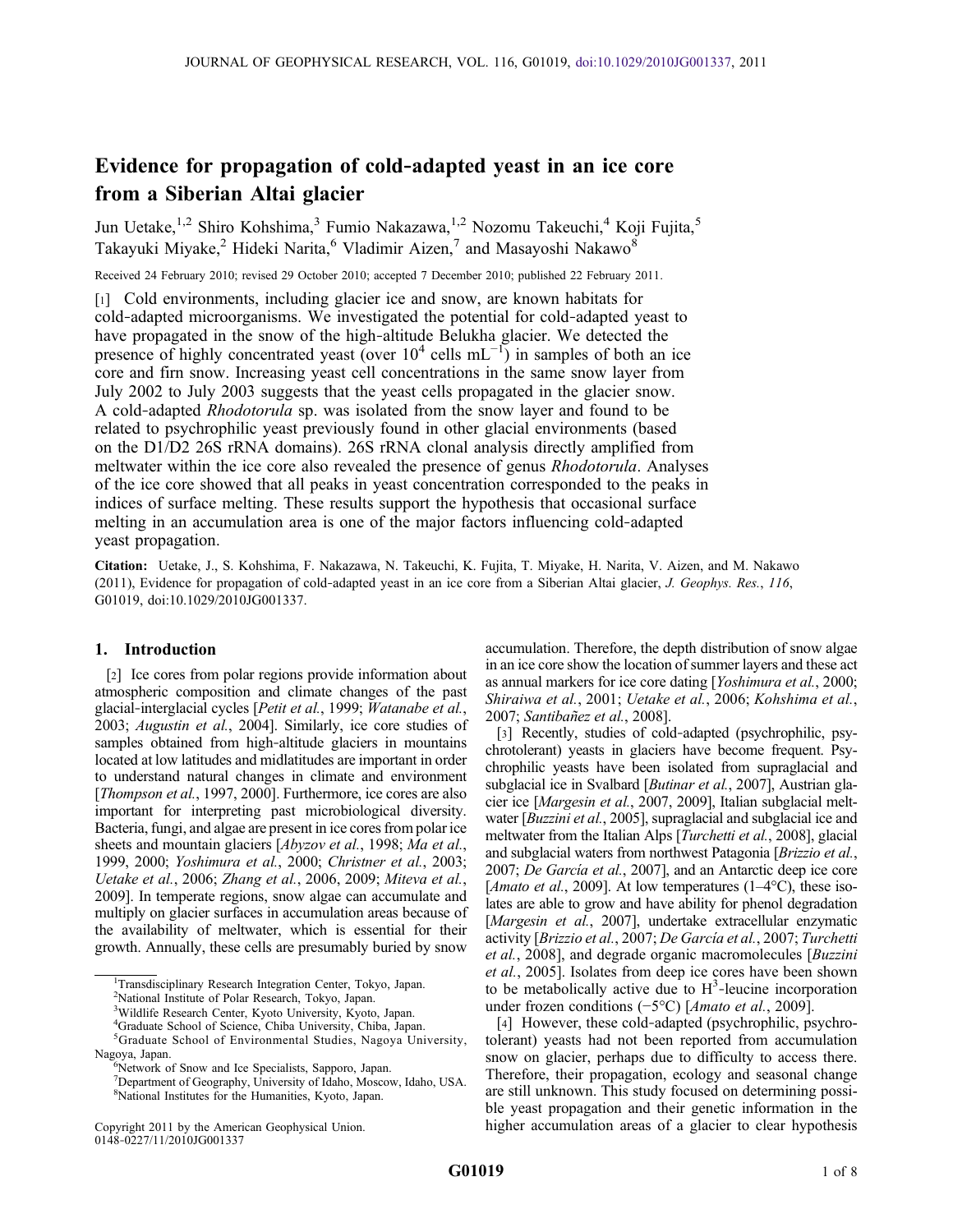yeast also propagate in specific season like a snow algae and to become some markers for ice core study.

# 2. Methods

## 2.1. Ice Core and Pit Sampling

[5] In July 2002 and July 2003, we excavated 3 and 4 m deep pits, respectively, on the western plateau of the Belukha glacier (49°49′ N, 86°34′ E; 4100 m above sea level) located on the west side of the summit of the Belukha mountain in the Russian Altai (Figure 1). Samples were obtained at 4–10 cm intervals using ceramic knives and were packed into sterilized plastic bags. The location of 2003 pit is just next of previous year. In July 2003, a 171 m long ice core was excavated at the same site. The details of the drilling of the ice core and the glaciological and meteorological observations at the drill site were described by Takeuchi et al. [2004] and Fujita et al. [2004]. Surface 48.1 m of 171 m long ice core contains 88 annual layers from 1914 to 2003 and average annual accumulation is 464 mm w.e. from 1915 to 2000 (Okamoto et al., manuscript in preparation, 2011). Both the pit and ice core samples were transported in a frozen state from the glacier to the laboratory of the Research Institute of Humanity and Nature in Kyoto, Japan, and thereafter stored in a freezer. The pit samples were melted in the laboratory and dispensed into clean plastic bottles in a class 100 clean bench. The ice core samples were cut with a band saw at approximately 9– 34.5 cm intervals, and 1 cm of the core surface was scraped off with precleaned ceramic knives to remove contamination, using the same process as was used for dust samples from the Dome Fuji ice core [*Fujii et al.*, 2003]. The samples were then packed into sterilized plastic bags (Whirl‐Pak, Nasco, United States). After melting, the samples were dispensed into 15 mL centrifuge tubes for isolation and genetic analysis (Iwaki, Japan) and into clean plastic bottles for cell and pollen counts using a clean bench.

## 2.2. Microscopic Observation of Microorganisms and Pollen Grains

[6] Melted snow and ice samples (10–15 mL) containing pollen and microorganisms were filtered through a hydrophilic polytetrafluoroethylene membrane (Omnipore pore size  $0.22 \mu m$ ; Millipore, United States). We used a glass vacuum filter holder (KGS‐04; Advantec, Tokyo, Japan) that can filter a concentrated area ( $\phi = 4$  mm) of membrane for measuring cells at low concentrations. We counted the number of pollen grains and microorganisms accumulated on the surface of the filters under a fluorescent microscope (E600; Nikon). All pollen grains in the filter area were counted; microorganism cells were counted in 20 fields of view.

## 2.3. Isolation and Phylogenetic Analysis of Yeasts

[7] To isolate the yeasts, we selected 5 samples at different depths from layers where yeasts were abundant from direct cell counts. A total of 200  $\mu$ L of the melted ice core samples was inoculated on yeast extract‐peptone‐dextrose (YEPD) agar medium and incubated at 4°C for 3 months. The 26s rRNA D1/ D<sub>2</sub> domains of the resulting isolated strain and extracted/ present in cells from the melted ice core samples were then amplified. All the manipulations for phylogenetic analysis before PCR were conducted within a class 100 laminar flow



Figure 1. Location of Mt. Belukha and the Akkem meteorological station in Siberian Altai and sampling sites on the glacier.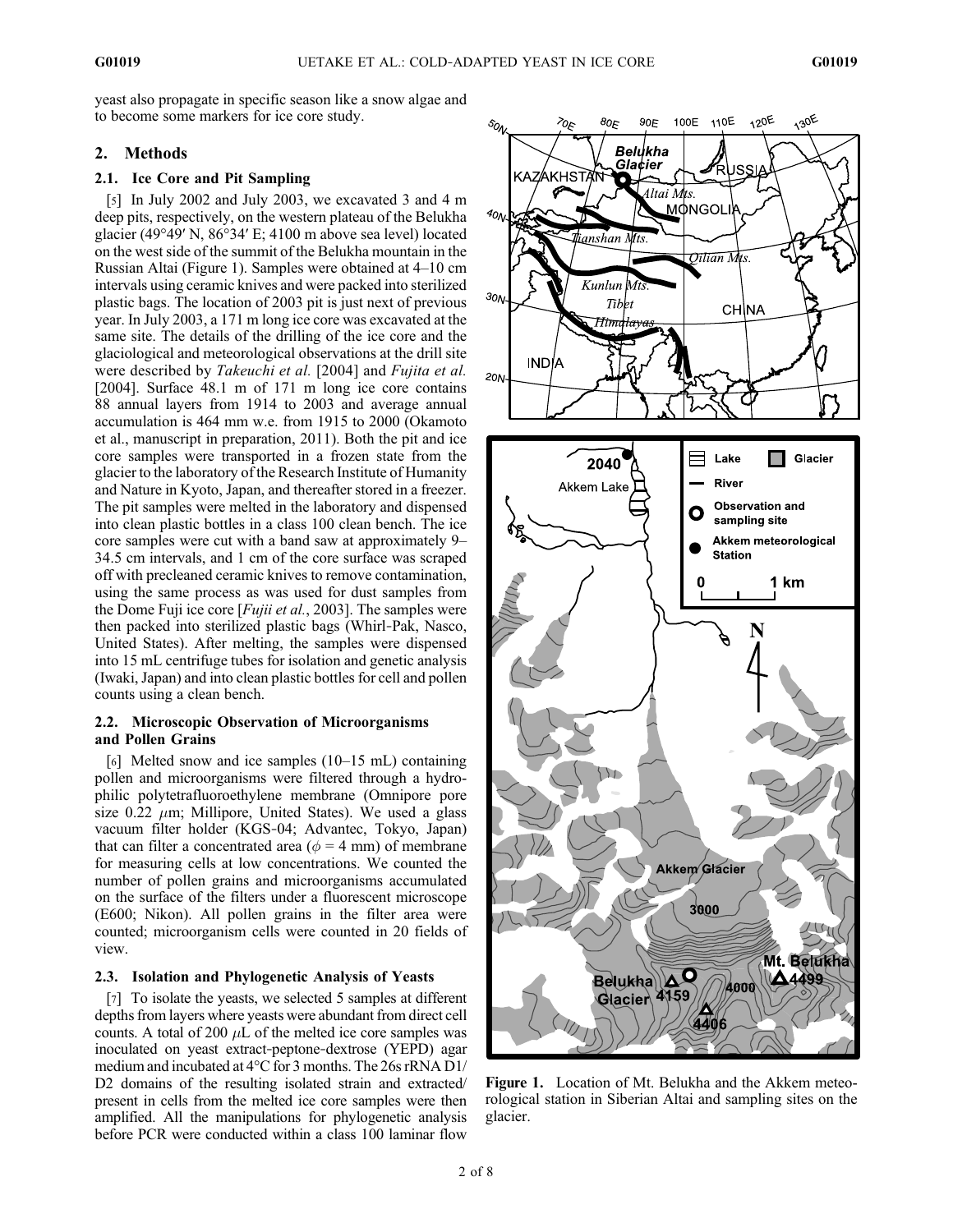

Figure 2. Yeast cells observed in the ice core. (a) Small from depth 5.85–6.07 m and (b) medium‐sized from depth 7.15–7.31 m.

clean bench to avoid contamination. For the isolated strain, a colony was removed from the agar medium with a sterile pick and directly added to the PCR mixture. PCR amplification was performed with Ex Taq DNA polymerase (Takara, Shiga, Japan) using the primer pair NL1 (5′‐GCA TAT CAA TAA GCG GAG GAA AAG‐3′) and NL4 (5′‐GGT CCG TGT TTC AAG ACG G‐3′), following which the PCR products were sequenced with a 3130xl Genetic Analyzer (Applied Biosystems, California) at the National Institute of Polar Research (NIPR). For molecular cloning, we selected 11 samples from the layers containing high concentrations of yeast cells and added 38.75  $\mu$ L of the melted ice core samples to PCR mixtures containing 5 pmol of the primer pair [Christner et al., 2001]. PCR amplification was performed in the same way as for the isolated strain. The PCR‐amplified DNA fragments from the melted ice core samples were then cloned into the pCR4 vector of the TOPO TA cloning kit (Invitrogen, Carlsbad, California) according to the manufacturer's instructions. The clones obtained from the libraries were sequenced using the same genetic analyzer. Alignment of DNA sequences was performed with Clustal W in Geneious 4.5.2 software. A neighbor‐joining analysis was performed and bootstrap consensus trees (1000 pseudoreplicates) were generated using Mega 4.0.2.

#### 2.4. Stratigraphic Observation

[8] The ice core was cut in half lengthwise using a band saw in a low-temperature laboratory, and the melt layers in the horizontal cut section were observed on a light table. The thickness of the ice, infiltration ice and infiltration‐ recrystalization ice [Shumskii, 1964] layers was selected as an index of surface melting. The ratio of the ice and infiltration ice layers to the snow or compressed snow layers in each 30 cm section was calculated as the melt feature percentage (MFP) [Kameda et al., 2004], and the ratio of the infiltration‐recrystalization ice layers was calculated as infiltration‐recrystalization ice percentage (IRP).

### 2.5. Measurement of Dissolved Organic Carbon

[9] Each 30 cm of pit samples from 2003 (above 3 m in depth) were measured for organic carbon by TOC analyzer (TOC‐V, Shimazu, Kyoto, Japan) in Sumika Chemical Analysis Service, Ltd. Dissolved organic carbon was estimated the subtraction inorganic carbon from total carbon. The samples of dissolved organic carbon (DOC) may contain some of contamination from the sampling process, because all sample snow are once packed and melted in plastic bag (Whirl‐Pak, Nasco, United States) and dispensed to preclean glass vials. Therefore, we had measured the control sample which 200mL of ultrapure water in same plastic bag. Control water were strongly shaken by hands for one minutes and dispensed into preclean glass vials.

#### 2.6. Measurement of Particles

[10] Particle concentration was measured in NIPR by laser particle counter (Met One Model‐211 with high concentration sensor) as following the method of *Fujii et al.* [2003].

#### 3. Results

#### 3.1. Yeast Concentrations in the Pit and Ice Core Samples

[11] Yeasts were observed in both the pit and ice core samples excavated in 2003. Yeast cells included two morphotypes with cell width by length measurements of 1– 2.5  $\mu$ m × 1–5  $\mu$ m (small) and 3–5  $\mu$ m × 3–8  $\mu$ m (medium) (Figure 2). In the 2003 pit, the yeasts were highly concentrated in layers at depths of 1.9–2.5 m (maximum 1.6  $\times$ 10<sup>4</sup> cells mL<sup>-1</sup>). The layer in which the cell concentration was highest in the 2003 pit was 40 times higher than the same stratigraphic layer excavated in 2002 (correspond to about surface -80 cm: maximum  $4.2 \times 10^2$  cells mL<sup>-1</sup>) (Figure 3). In the 2003 ice core, small yeasts were the primary morphotype observed and these were highly concentrated (over  $2 \times$  standard deviation) in layers at 1.64–1.86, 4.4–5.13, 5.41–6.73, 7.46–7.72, 18.59–18.75, 24.52– 24.81 m depth (Figure 4).

#### 3.2. Isolation

[12] We selected 5 samples from layers where yeasts were abundant in the ice core. However, we could successfully isolate only 1 species of yeast (Rhodotorula sp. BL58 [AB474390]), which was taken from a depth of 6.29–6.408 m. The colonies of the isolated yeast were round, convex, and pinkish. The cells were ellipsoidal (2–4  $\mu$ m and 3–8  $\mu$ m) and displayed a polar budding pattern. These cells were similar to those of the yeasts observed in the ice core sample.

#### 3.3. Molecular Analysis

[13] The isolate was closely related (97.2%) to the *Rhodo*torula psychrophila strain A12 (EF151256), which is a psy-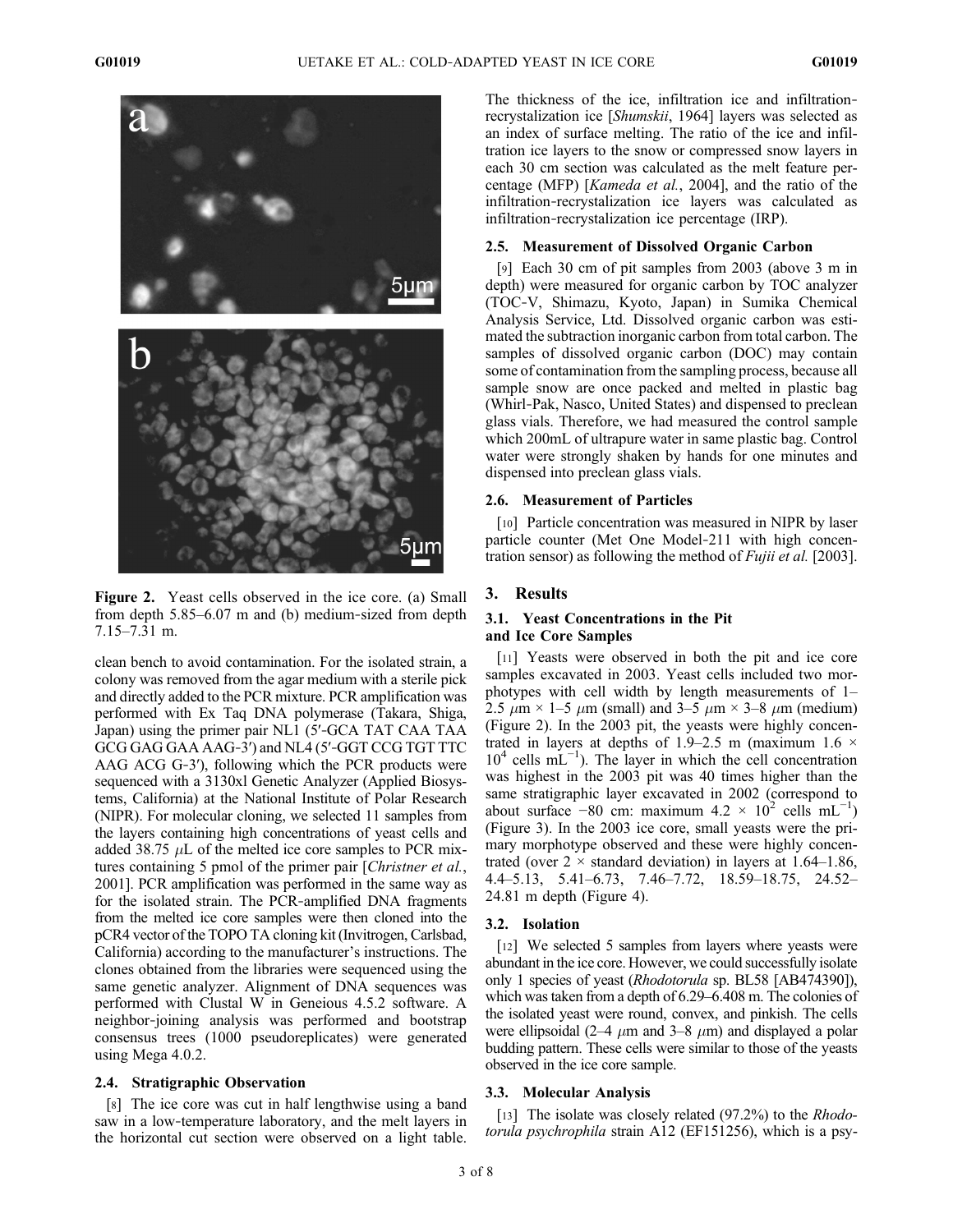

Figure 3. Vertical profiles of yeast cell concentration, *Pinus* pollen, and MFP in the 3 m and 4 m pits on the Belukha glacier excavated in (left) July 2002 and (right) July 2003, respectively. The gray areas are drawn on the basis of the Pinus pollen profile.

chrophilic species isolated from an Austrian glacier [Margesin et al., 2007] (Figure 5). For molecular cloning, we selected 11 samples from the layers containing the highest concentrations of yeast cells and 5 of the 11 samples were successfully amplified. Finally, 3 yeast sequences (BL58–2 and BL54, BL58–1) were obtained from 2 of the 11 samples (BL54: 6.012–6.08 m and BL58: 6.29–6.408 m). The BL58–2 clone was closely related (97%) to the Rhodotorula psychrophenolica strain DBVPG 4792 (EF643736), which was isolated from an Italian glacier [Turchetti et al., 2008]. This clone shared 96.4% similarity (541/561 bp) with the strain isolated in this study (Rhodotorula sp. BL58 [AB474390]). On the other hand, clones BL54 and 58–1 were isolated phylogenetically and closest species is Agaricomycotina, Exidiopsis grisea [AY885167] with 88% similarity (580/654 bp).

#### 3.4. Dissolved Organic Carbon

[14] Concentrations of two control samples are 0.5 and  $0.9 \text{ mg L}^{-1}$ . We had define the lowest limit of this analysis is 1.9 mg L−<sup>1</sup> (twofold of mean control value). Concentration of DOC from pit sample above 3m depth is higher than 1.9 mg  $L^{-1}$  in the layer from 30 −150 cm depth, and highest  $(8.3 \text{ mg } L^{-1})$  in the layer from 30–60 cm depth (Figure 6).

## 4. Discussion

#### 4.1. Propagation of Yeasts in Glacier Snow

[15] Both the isolate and clones of the yeast cells taken from the layers of the ice core that had high concentrations of yeast were closely related to psychrophilic yeasts reported previously based on 26S rRNA molecular analysis (Figure 5). Psychrophilic yeasts have been isolated from many low‐ temperature environments (1–8°C), such as glaciers and soils, in cold regions from around the world [Ma et al., 1999; Buzzini et al., 2005; Margesin et al., 2005; Starmer et al., 2005; Brizzio et al., 2007; Butinar et al., 2007; Margesin et al., 2007; Turchetti et al., 2008; Amato et al., 2009; Thomas‐ Hall et al., 2010]. Rhodotorula psychrophila, which is closely related to the isolate found in this study, has been confirmed to grow at  $1^{\circ}$ C in a laboratory [*Margesin et al.*, 2007]. Our observations revealed that the snow temperature at our drill site rose to  $0^{\circ}$ C during summer [*Fujita et al.*, 2004], allowing meltwater to percolate into the substrate.

[16] The observations in 2002 and 2003 showed that the yeast cell concentration at a depth of 1.9–2.5 m in 2003 was 40 times higher than that at the same stratigraphical layer in 2002 (4.2 × 10<sup>2</sup> versus  $1.6 \times 10^4$  cells mL<sup>-1</sup>, Figure 3). This increase in yeast cell concentration is most likely due to in situ propagation of the yeasts because the difference is significantly larger than that observed for other pit layers between 2002 and 2003. This fact would supports the hypothesis that these yeasts actually grew in the glacier snow.

[17] The yeast distribution can be influenced by the DOC concentration in sample. Take into account the high DOC concentration of control samples. DOC is high in the layers from 30 cm to 150 cm. These layers correspond to the layers had contain almost no yeast cells. Otherwise, high yeast concentration layers from 1.9m to 2.7 m correspond to low DOC concentration as low as control samples. If heterotrophic microorganisms had propagated, DOC may decrease by uptake of microorganisms. The low concentration of DOC in high yeast layers may also be a one of the evidence of yeast propagation in the snow.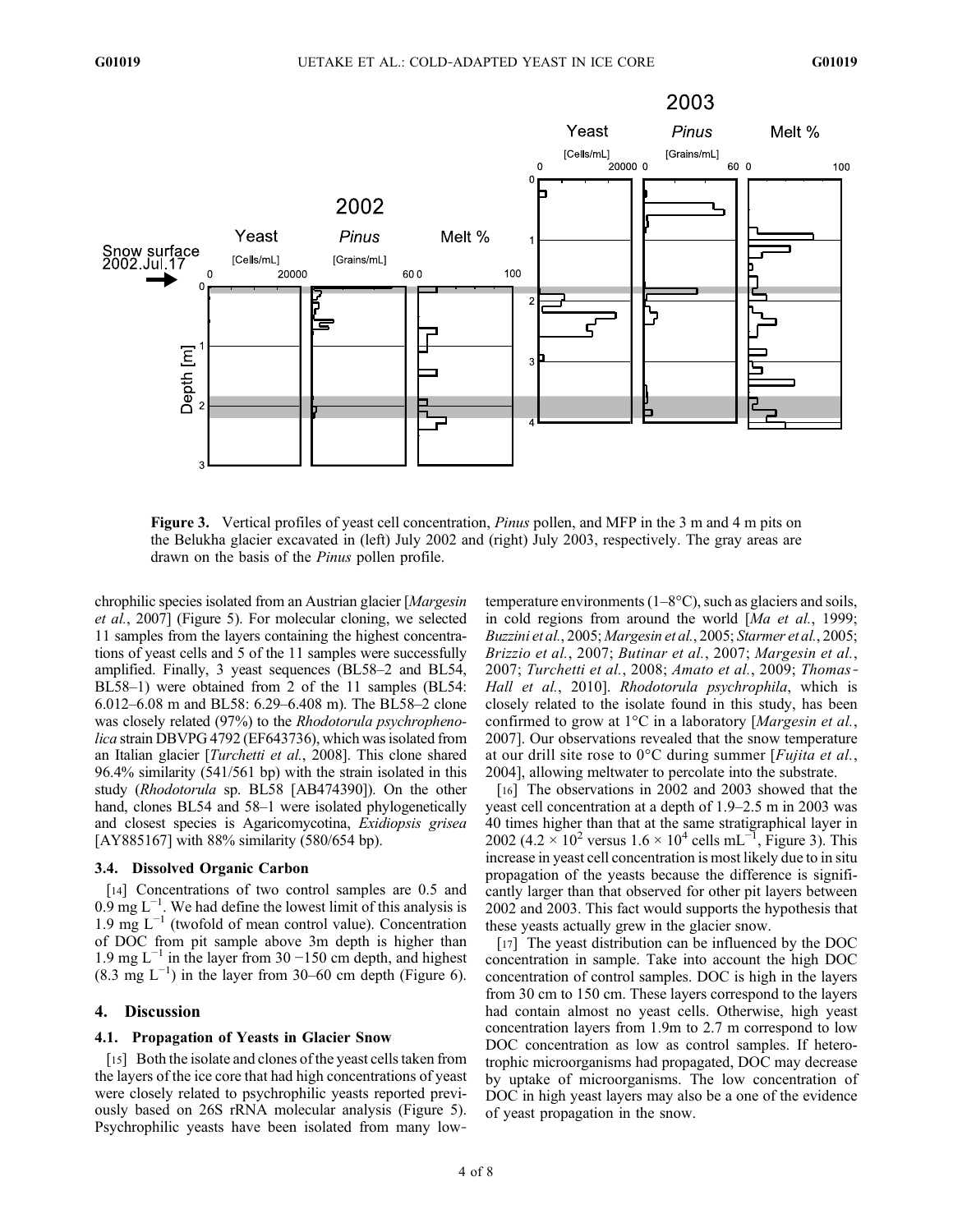

Figure 4. Vertical profiles of yeast cell concentration and MFP and large particle (diameter from 5.7 to  $16 \mu m$ ) in a 48.1 m long ice core. The gray area show that the significantly high concentration peak (over  $2 \times$  standard deviation) of yeast. Vertical dot lines in MFP and large particle show that the value of  $2 \times$ standard deviation of each.

## 4.2. Factors Affecting the Annual Variation in Yeast Cell Concentration

[18] All layers showing high concentrations of yeast cells in the ice core corresponded to layers with high MFP + IRP anomalies. There were 6 prominent peaks (over  $2 \times$  standard deviation) of yeast cell concentration in the ice core. All 6 yeast peaks were located in layers close to the high MFP + IRP layers (over  $2 \times$  standard deviation). High MFP + IRP anomalies show that location of surface melting, because melt formation must be formed by not the compression of snow (depth of firn-ice transition, which the density is close to the  $0.9 \text{ kg m}^{-2}$ , is around 50 m below the surface) but the melting. In the lower 18.1 m section (30–48.1 m), there is no yeast peak in spite of 6 peaks upper 30 m (0–30 m). These are clearly related to the frequency of surface melting and the age correspond to the lower section is colder than that in upper. The correspondence between the yeast and MFP + IRP peaks suggests that melting of surface snow is one of the major factors influencing cold‐adapted yeast propagation, and their growth season is summer.

[19] The high concentration of yeasts in the snow layers may also be due to a large supply of airborne yeast cells from an environment other than the glacier. However, if yeast cells were transported by wind, airborne dust particles as large as yeast would also be highly concentrated in yeast

high layers. Yet the depths of the peaks of yeast cell concentrations did not agree with those of the peaks of airborne dust particles which diameter from 5.7 to 16  $\mu$ m in the ice core (Figure 4). Therefore, airborne yeast cells are not likely to have been responsible for the high yeast cell concentrations observed in the ice core.

[20] This study shows that even in a high-altitude accumulation area, cold‐adapted yeast can propagate when there is surface snowmelting. However, yeast had not propagated in every high MFP + IRP anomalies, many other factors could relate to the life cycle of cold‐adapted microorganisms in snow. Therefore, we could not utilize yeast growth layer for the seasonal marker of every summer layers as previous studies [Yoshimura et al., 2000; Shiraiwa et al., 2001; Uetake et al., 2006; Kohshima et al., 2007; Santibañez et al., 2008]. Most of these previous studies were of ice cores that experience more frequent melt conditions than our site, because they are lower in altitude and latitude. In contrast, our site has less frequent melt conditions and is, therefore, a more extreme environment. Do to these differences, we are unable to discuss annual variation of these yeast cells or recent climate change, and feel that further study is necessary to understand factors that affect the propagation of cold‐ adapted yeast and their ecology.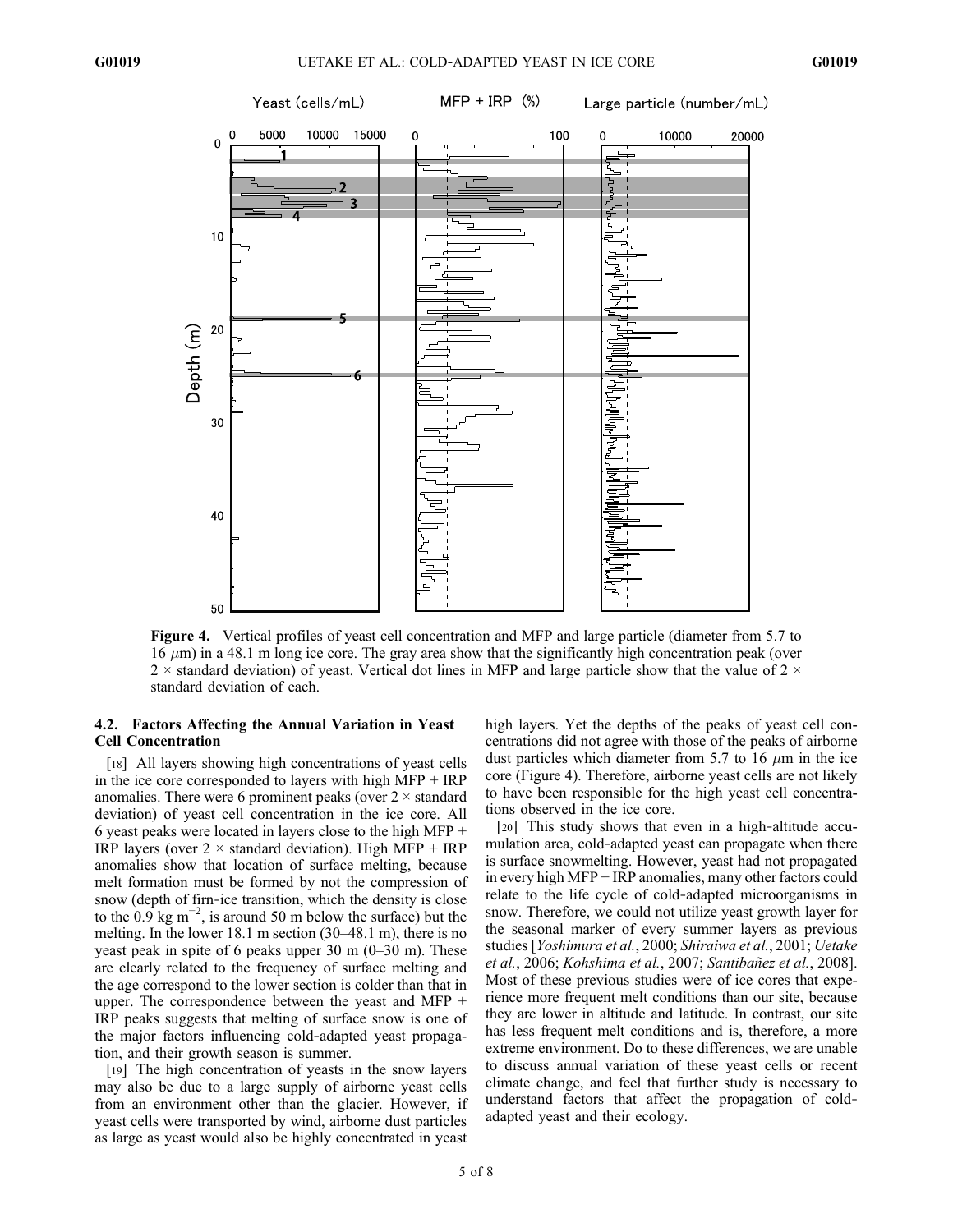

Figure 5. Phylogenetic placement of yeast isolates and clones obtained by neighbor joining of the D1/ D2 domains of the 26S rRNA gene. The scale indicates the number of substitutions accumulated every 100 nucleotides. Bootstrap values higher than 60% are shown (1000 replicates).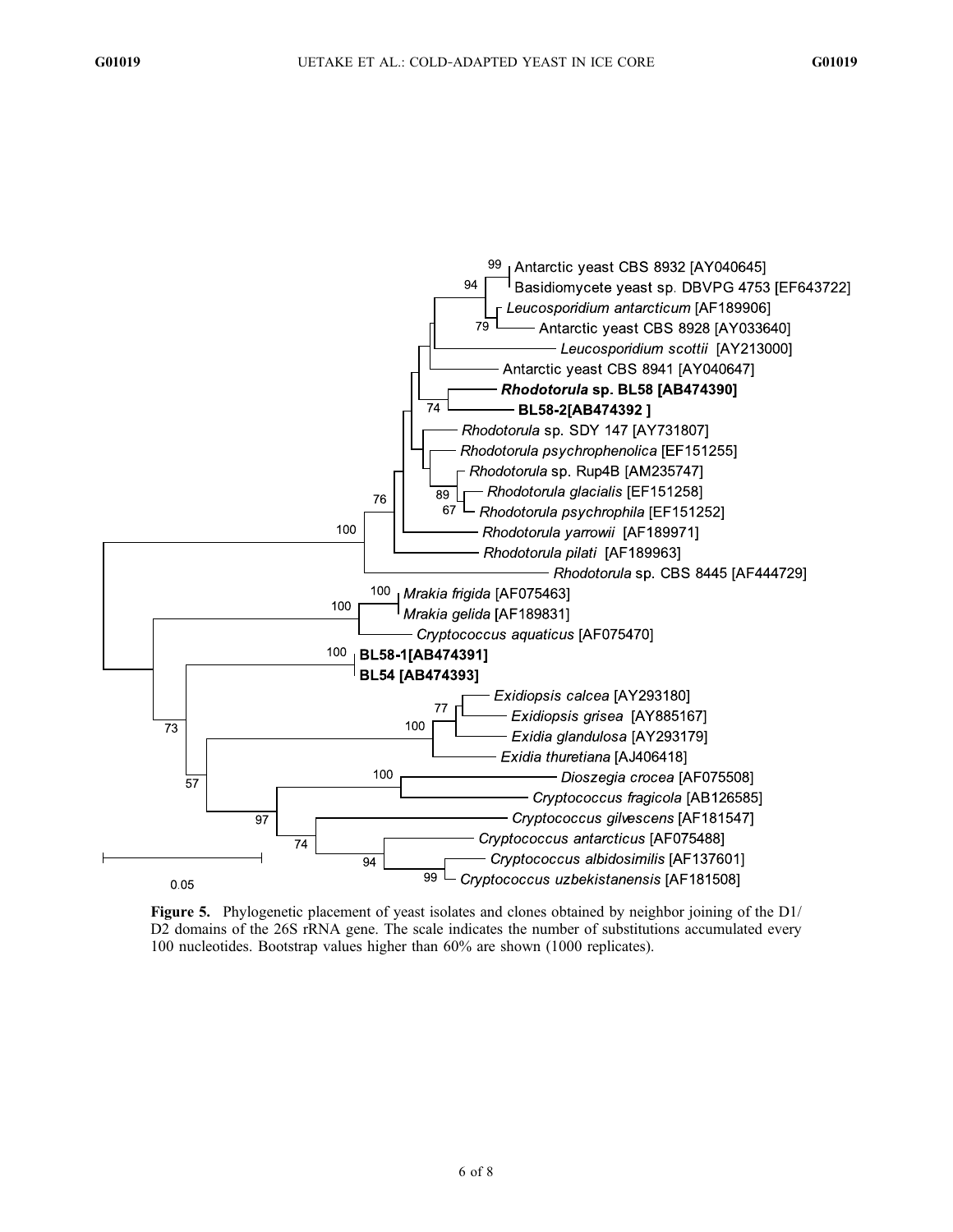

Figure 6. Vertical profiles of dissolved organic carbon (DOC) and yeast concentration in a pit from 2003. The dashed line shows the level of possible contamination from sampling processes.

[21] Acknowledgments. We acknowledge all the staff members who assisted in the work on the Belukha plateau during this research. We are grateful to S. J. Johnsen for the oxygen isotope measurements performed by the Ice and Climate Group at the Niels Bohr Institute, University of Copenhagen. This study was supported by the U.S. Department of Energy (DEA107) research project "Aeolian Dust Experiment on Climate Impact (ADEC)" and the "Ice core analysis with cryomicrobes on glaciers in a Chinese arid region" project supported by the Special Coordination Funds for Promoting Science and Technology from the Ministry of Education, Culture, Sports, Science and Technology, Japan, as well as the "Historical evolution of the adaptability in an oasis region to water resource changes (Oasis Project)" organized by the Research Institute for Humanity and Nature, Kyoto, Japan, and the "Environmental and Genetic Approach for Life on Earth" project by the Transdisciplinary Research Integration Center.

## References

- Abyzov, S. S., I. N. Mitskevich, and M. N. Poglazova (1998), Microflora of the deep glacier horizons of central Antarctica, Microbiology, 67, 451–458.
- Amato, P., S. Doyle, and B. C. Christner (2009), Macromolecular synthesis by yeasts under frozen conditions, Environ. Microbiol., 11, 589–596, doi:10.1111/j.1462-2920.2008.01829.x.
- Augustin, L., et al. (2004), Eight glacial cycles from an Antarctic ice core, Nature, 429, 623–628.
- Brizzio, S., B. Turchetti, V. de García, D. Libkind, P. Buzzini, and M. van Broock (2007), Extracellular enzymatic activities of basidiomycetous yeasts isolated from glacial and subglacial waters of northwest Patagonia (Argentina), Can. J. Microbiol., 53(4), 519–525, doi:10.1139/W07-010.
- Butinar, L., I. Spencer-Martins, and N. Gunde-Cimerman (2007), Yeasts in high Arctic glaciers: The discovery of a new habitat for eukaryotic microorganisms, Antonie van Leeuwenhoek, 91, 277–289, doi:10.1007/ s10482-006-9117-3.
- Buzzini, P., B. Turchetti, G. Diolaiuti, C. D'Agata, A. Martini, and C. Smiraglia (2005), Culturable yeasts in meltwaters draining from two glaciers in the Italian Alps, Ann. Glaciol., 40, 119–122, doi:10.3189/ 172756405781813591.
- Christner, B. C., E. Mosley‐Thompson, L. G. Thompson, and J. N. Reeve (2001), Isolation of bacteria and 16S rDNAs from Lake Vostok accretion ice, Environ. Microbiol., 3, 570–577, doi:10.1046/j.1462-2920.2001. 00226.x.
- Christner, B. C., E. Mosley‐Thompson, L. G. Thompson, and J. N. Reeve (2003), Bacterial recovery from ancient glacial ice, Environ. Microbiol., 5, 433–436, doi:10.1046/j.1462-2920.2003.00422.x.
- De García, V., S. Brizzio, D. Libkind, P. Buzzini, and M. van Broock (2007), Biodiversity of cold‐adapted yeasts from glacial meltwater rivers in Patagonia, Argentina, FEMS Microbiol. Ecol., 59, 331–341.
- Fujii, Y., M. Kohno, S. Matoba, H. Motoyama, and O. Watanabe (2003), A 320 k‐year record of microparticles in the Dome Fuji, Antarctica ice core measured by laser-light scattering, Mem. Natl. Inst. Polar Res. Spec. Issue Jpn., 57, 46–62.
- Fujita, K., N. Takeuchi, V. Aizen, and S. Nikitin (2004), Glaciological observations on the plateau of Belukha Glacier in the Altai Mountains, Russia from 2001 to 2003, Bull. Glaciol. Res., 21, 57–64.
- Kameda, T., Y. Fujii, K. Suzuki, M. Kohno, F. Nakazawa, J. Uetake, L. M. Savatyugin, S. Arkhipov, I. Ponomarev, and N. N. Mikhailov (2004), Stratigraphy and ice grains of a 25.3 m ice core from Sofiyskiy Glacier, Russian Altai mountains, in 2001, Bull. Glaciol. Res., 21, 65–69.
- Kohshima, S., N. Takeuchi, J. Uetake, T. Shiraiwa, R. Uemura, N. Yoshida, S. Matoba, and M. A. Godoi (2007), Estimation of net accumulation rate at a Patagonian glacier by ice core analyses using snow algae, Global Planet. Change, 59, 236–244.
- Ma, L., C. M. Catranis, W. T. Starmer, and S. O. Rogers (1999), Revival and characterization of fungi from ancient polar ice, Mycologist, 13, 70–73.
- Ma, L., S. O. Rogers, C. M. Catranis, and W. T. Starmer (2000), Detection and characterization of ancient fungi entrapped in glacial ice, Mycologia, 92, 286–295.
- Margesin, R., V. Fauster, and P. A. Fonteyne (2005), Characterization of cold‐active pectate lyases from psychrophilic Mrakia frigida, Lett. Appl. Microbiol., 40, 453–459.
- Margesin, R., P. A. Fonteyne, F. Schinner, and J. P. Sampaio (2007), Rhodotorula psychrophila sp. nov., Rhodotorula psychrophenolica sp. nov. and Rhodotorula glacialis sp. nov., novel psychrophilic basidiomycetous yeast species isolated from alpine environments, Int. J. Syst. Evol. Microbiol., 57, 2179–2184.
- Margesin, R., M. Jud, D. Tscherko, and F. Schinner (2009), Microbial communities and activities in alpine and subalpine soils, FEMS Microbiol. Ecol., 67, 208–218.
- Miteva, V., C. Teacher, T. Sowers, and J. Brenchley (2009), Comparison of the microbial diversity at different depths of the GISP2 Greenland ice core in relationship to deposition climates, Environ. Microbiol., 11, 640–656.
- Petit, J. R., J. Jouzel, D. Raynaud, N. I. Barkov, and J. M. Barnola (1999), Climate and atmospheric history of the past 420,000 years from the Vostok ice core, Antarctica, Nature, 399, 429-436.
- Santibañez, P., S. Kohshima, R. Scheihing, J. Jaramillo, T. Shiraiwa, S. Matoba, D. Kanda, P. Labarca, and G. Casassa (2008), Glacier mass balance interpreted from biological analysis of firn cores in the Chilean lake district, J. Glaciol., 54(186), 452–462.
- Shiraiwa, T., S. Kohshima, R. Uemura, N. Yoshida, S. Matoba, J. Uetake, and A. M. Godoi (2001), High net accumulation rates at the southern Patagonia icefield revealed by analysis of a 45.97 m long ice core, Ann. Glaciol., 35, 84–90.
- Shumskii, P. A. (1964), Principals of Structural Glaciology, 497 pp., Dover, New York.
- Starmer, W. T., J. W. Fell, C. M. Catranis, V. Aberdeen, L. Ma, S. Zhou, and S. O. Rogers (2005), Yeasts in the genus Rhodotorula recovered from the Greenland ice sheet, in Life in Ancient Ice, edited by J. D. Castello and S. O. Rogers, pp.181–195, Princeton Univ, Press, Princeton, N. J.
- Takeuchi, N., A. Takahashi, J. Uetake, Y. Yamazaki, V. Aizen, D. Joswiak, A. Surazakov, and S. Nikitin (2004), A report on ice core drilling on the western plateau of Mt. Belukha in the Russian and Altai Mountains in 2003, Pol. Meteorol. Glaciol., 18, 121–133.
- Thomas‐Hall, S. R., B. Turchetti, P. Buzzini, E. Branda, T. Boekhout, B. Theelen, and K. Watson (2010), Cold‐adapted yeasts from Antarctica and the Italian Alps—Description of three novel species: Mrakia Robertii sp. nov., Mrakia Blollopis sp. nov. and Mrakiella Niccombsii sp. nov., Extremophiles, 14, 47–59, doi:10.1007.
- Thompson, L. G., T. Yao, M. E. Davis, K. A. Henderson, E. Mosley‐ Thompson, P. N. Lin, J. Beer, H. A. Synal, J. Cole‐Dai, and J. F. Bolzan (1997), Tropical climate instability: The last glacial cycle from a Qinghai‐ Tibetan ice core, Science, 276, 1821–1825.
- Thompson, L. G., T. Yao, E. Mosley‐Thompson, M. E. Davis, K. A. Henderson, and P. N. Lin (2000), A high‐resolution millennial record of the South Asian Monsoon from Himalayan ice cores, Science, 289, 1916–1919.
- Turchetti, B., P. Buzzini, M. Goretti, E. Branda, G. Diolaiuti, C. D'Agata, C. Smiraglia, and A. Vaughan‐Martini (2008), Psychrophilic yeasts in glacial environments of Alpine glaciers, FEMS Microbiol. Ecol., 63, 73–83.
- Uetake, J., S. Kohshima, F. Nakazawa, K. Suzuki, M. Kohno, T. Kameda, S. Arkhipov, and Y. Fujii (2006), Biological ice‐core analysis of Sofiyskiy glacier in the Russian Altai, Ann. Glaciol., 43, 70–78.
- Watanabe, O., J. Jouzel, S. Johnsen, F. Parrenin, H. Shoji, and N. Yoshida (2003), Homogeneous climate variability across East Antarctica over the past three glacial cycles, Nature, 422, 509–512.